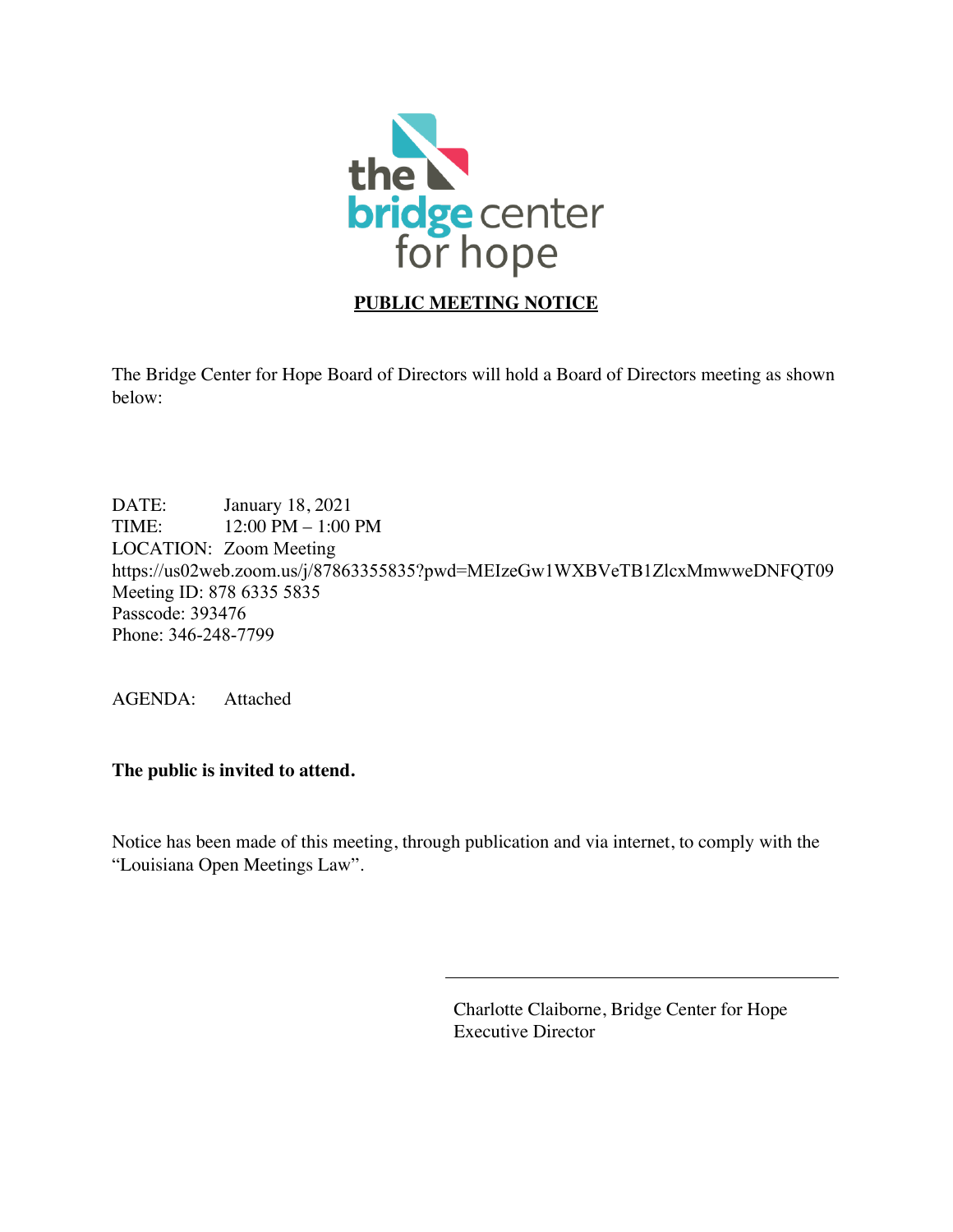

## BOARD OF DIRECTORS MEETING

January 18, 2022

12:00 PM – 1:00 PM Zoom Meeting https://us02web.zoom.us/j/87863355835?pwd=MEIzeGw1WXBVeTB1ZlcxMmwweDNFQT09 Meeting ID: 878 6335 5835 Passcode: 393476 Phone: 346-248-7799

## AGENDA

| I.    | <b>CALL MEETING TO ORDER</b>                                                                                      | Patrick Seiter         |
|-------|-------------------------------------------------------------------------------------------------------------------|------------------------|
| II.   | PUBLIC COMMENT ON AGENDA ITEMS                                                                                    | Patrick Seiter         |
| III.  | <b>MINUTES</b><br>A. For Action: Approval of Minutes of the Executive<br>Committee meeting held November 17, 2021 | Patrick Seiter         |
| IV.   | <b>FINANCE COMMITTEE</b><br>A. For Information: Budget Review                                                     | <b>Sharon Robinson</b> |
| V.    | <b>COMMUNITY RELATIONS</b><br>A. For Information: Community Relations Update                                      | Greg Dicharry          |
| VI.   | ACCOUNTABILITY AND QUALITY COMMITTEE<br>A. For Information: Accountability and Quality Update                     | Dr. Jan Laughinghouse  |
| VII.  | <b>BRIDGE CENER SUBCOMMITTE</b><br>A. For Discussion: Service Agreement and CEA                                   | Patrick Seiter         |
| VIII. | <b>RI UPDATE</b><br>A. For Information: MCO Update<br>B. For Information: 2022 Crisis Implementation              | RI International       |
| IX.   | UNFINISHED BUSINESS                                                                                               | Patrick Seiter         |
| Χ.    | <b>NEW BUSINESS</b>                                                                                               | Patrick Seiter         |
| XI.   | <b>ADJOURN</b>                                                                                                    | Patrick Seiter         |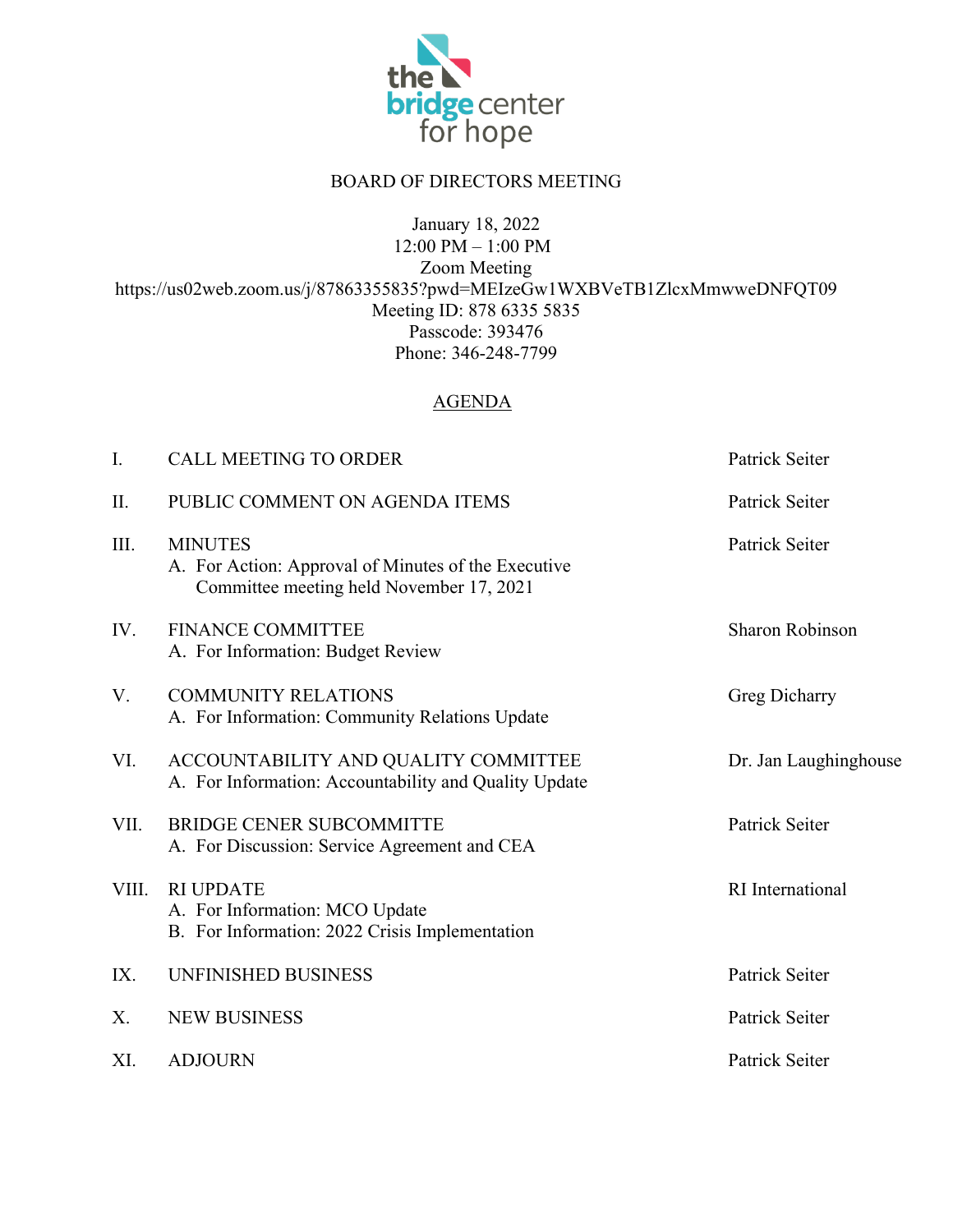# **THE BRIDGE CENTER FOR HOPE, INC'S CERTIFICATION PURSUANT TO GUBERNATORIAL PROCLAMATION JBE 2020-30**

**WHEREAS**, on March 11, 2020, the Governor of the State of Louisiana declared a Public Health Emergency due to the threat posed to public safety by the COVID-19 outbreak;

**WHEREAS**, on March 16, 2020, the Governor issued Proclamation JBE 2020-30, entitled Additional Measures for COVID-19 Public Health Emergency;

**WHEREAS**, the purpose of Proclamation JBE 2020-30 was to provide, in part, for additional measures to help combat the spread of COVID-19;

**WHEREAS**, Section Four of Proclamation JBE 2020-30 authorized attendance at public meetings via teleconference or video conference during the pendency of the emergency;

**WHEREAS**, Section Four of Proclamation JBE 2020-30 further mandated that, before invoking the authority of Section Four, a public entity is required to certify that it would be unable to operate due to quorum requirements;

**WHEREAS**, The Bridge Center for Hope, Inc. needs to conduct essential business;

**WHEREAS**, due to health and safety concerns and in order to comply with COVID-19 restrictions, The Bridge Center for Hope, Inc. is unable to obtain a quorum of the members to attend an in-person meeting; and

**WHEREAS**, The Bridge Center for Hope, Inc., therefore, needs to implement the authorization in Section Four of Proclamation JBE 2020-30;

**NOW THEREFORE**, pursuant to the authority contained in Proclamation JBE 2020-30, The Bridge Center for Hope, Inc. hereby certifies on this 13<sup>th</sup> day of January 2022, that it is unable to obtain an in-person quorum for its Board of Directors meeting scheduled for January 18th due to the threat of COVID-19, and that, therefore, one or more of its members may participate in such meeting via teleconference or video conference. Additionally, all efforts will be made to provide for observation and input by members of the public. The meeting may be accessed at https://us02web.zoom.us/j/87863355835?pwd=MEIzeGw1WXBVeTB1ZlcxMmwweDNFQT09 Meeting ID: 878 6335 5835; Passcode: 393476; Phone: 346-248-7799

Pot Sute

Patrick Seiter, Board Chair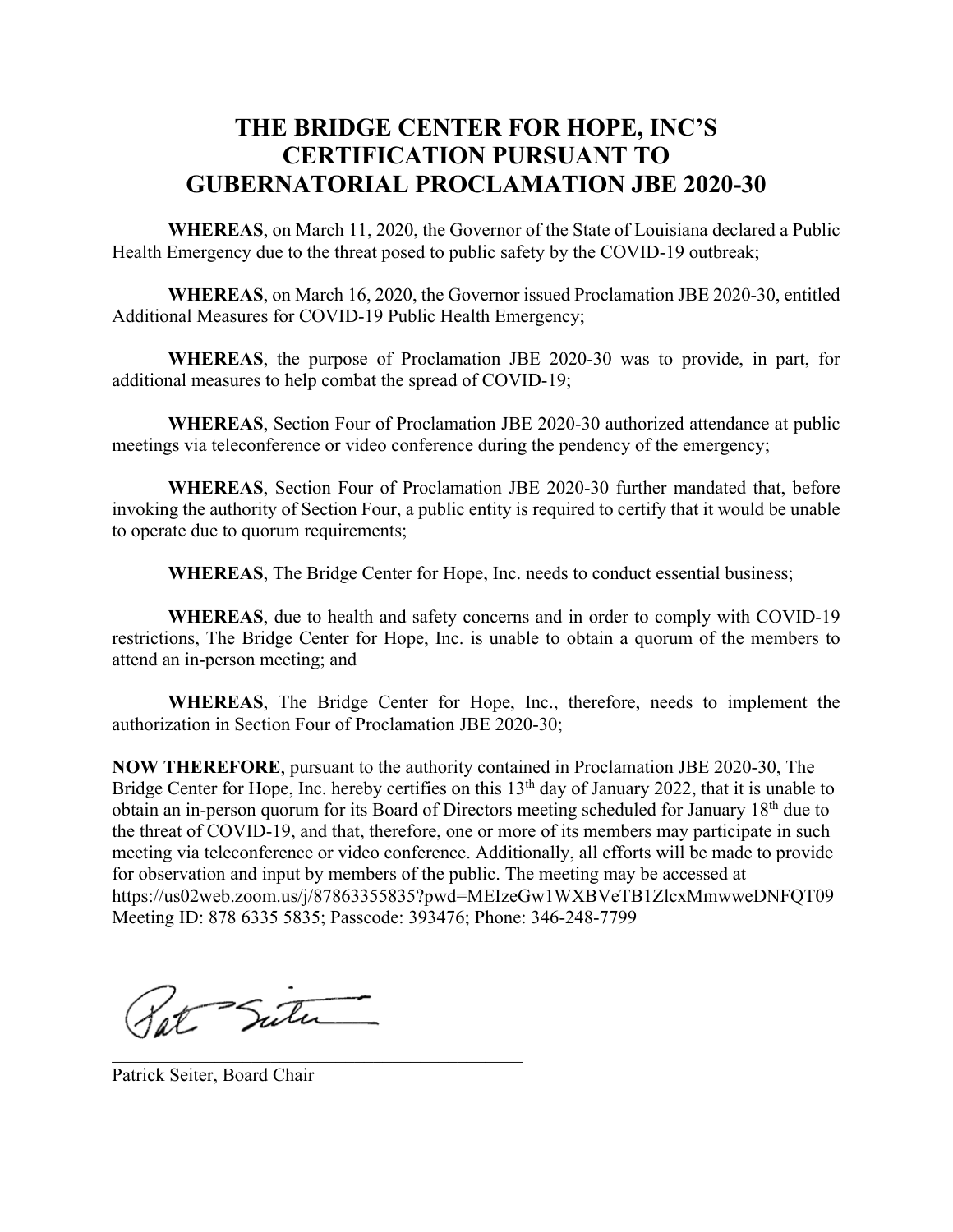

## November 17, 2021 12:00 PM – 1:00 PM Zoom Meeting https://us02web.zoom.us/j/89504638193?pwd=Qmk1SEMzRnkvc1JmTW9tS0RsM0JLUT09 Meeting ID: 895 0463 8193 Passcode: 314088 Phone: 346-248-7799

## MINUTES

## I. CALL MEETING TO ORDER

The Annual Board of Directors meeting was called to order at 12:05 PM. Board members participating virtually were Chair Patrick Seiter, Sharon Robinson, Lauren Crump, Chief Murphy Paul, Charles Abboud, Greg Dicharry, Carolina Jones, Dr. Jan Laughinghouse, Dr. Tiffany Simpson, Kathy Kliebert, Denise Amoroso, Donna Collins-Lewis, and Michael Mitchell. A quorum was determined.

Also, participating virtually were Charlotte Claiborne from the Bridge Center for Hope; Mike Singletary from Postlewaite and Netterville; Emily Grey and Murphy Foster from Breazeale, Sachse, and Wilson, Lysha Best and Joy Brunson-Nsubuga from RI International; Evon Roquemore with Brightside Social Services as a member of the public.

#### II. PUBLIC COMMENT ON AGENDA ITEM

Mr. Seiter asked if any member of the public request to comment on the agenda items as presented. After hearing no request for comment, Mr. Seiter proceeded with the agenda as written.

#### III. MINUTES

A. For Action: Approval of Minutes of the Board of Directors meeting held on September 21, 2021

Mr. Seiter reviewed the minutes from the Board of Directors meeting held on September 22, 2021. **On a motion by Kathy Kliebert and a second by Sharon Robinson, the Board of Directors unanimously approved the minutes of the Board of Directors meeting held on September 21, 2021.**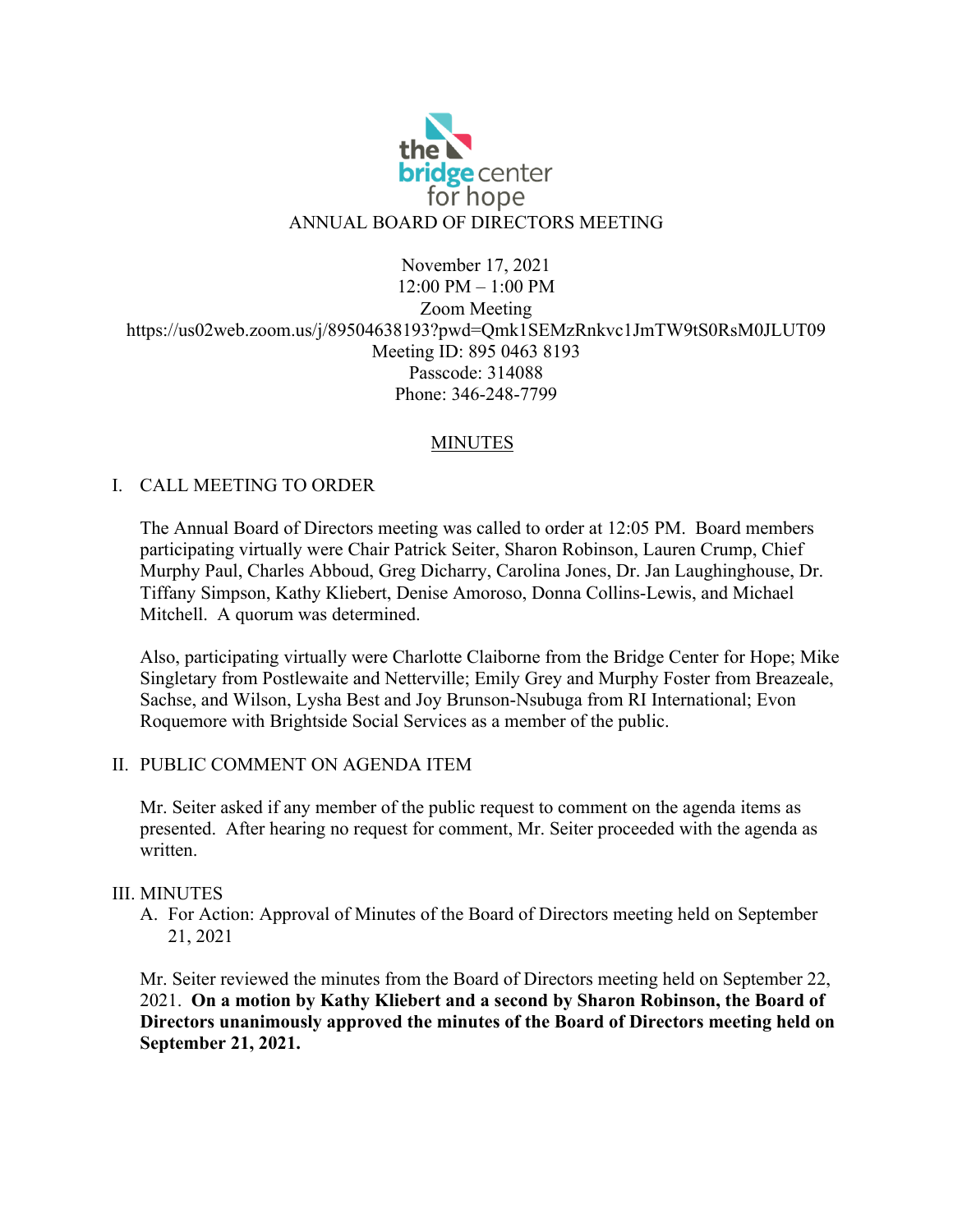#### IV. NOMINATING COMMITTEE

A. Welcome: Dr. Tiffany Pitts Simpson

Mr. Seiter deferred to Chief Paul for the Nominating Committee update. Chief Paul welcomed Dr. Tiffany Pitts Simpson to the Board of Directors and asked her to introduce herself. Dr. Simpson greeted and thanked the Board of Directors for selecting her and provided an overview of her background and experiences.

B. For Information: Unanimous Consent of Board Directors

Chief Paul deferred to Ms. Claiborne. Ms. Claiborne reported that ballots have been received and the Board of Directors have unanimously reelected Patrick Seiter as Director and Board Chair, Sharon Robinson as Director and Treasurer, and Michael Mitchell as Director. Ms. Claiborne also reported that Chad Guillot has retired from Emergency Medical Services (EMS) and thus vacating his role as a director. Ms. Claiborne reported that Mr. Guillot seat was tied to his EMS role and thus the interim Director Michael Denicola will assume this seat until a director is chosen.

V. ACCOUNTABILITY AND QUALITY COMMITTEE A. For Information: Monthly Performance

Mr. Seiter called upon Dr. Laughinghouse to provide the update for the Accountability and Quality Committee. Dr. Laughinghouse reviewed the monthly stats from the Provider Monthly Outcome Monthly Performance report citing that there were 243 presentations, 229 admits for August. Dr. Laughinghouse also reported that 149 entered the facility directly, and first responders escorted 80. Year to date, forty-nine percent were accompanied by Baton Rouge Police Department, 26% by East Baton Rouge Parish Sheriff's office, and 24% by EMS.

After due discussion, the board requested RI to track specific statistics centered around the indigent and homeless populations.

Ms. Amoroso requested an update be given to Metro Council. Ms. Claiborne reported that she will update Metro Council at the December 8, 2021, council meeting.

VI. FINANCE COMMITTEE

A. For Information: Budget Overview

Mr. Seiter called upon Ms. Robinson to provide the update for the Finance Committee. Ms. Robinson provided an overview of the current budget for the remainder of the year.

#### VII. RI INTERNATIONAL

A. For Discussion: MCO/LDH Update

Mr. Seiter deferred to RI International representatives to provide an update. Ms. Nsubuga reported that RI International submitted the RFA to LDH to be able to provide crisis services